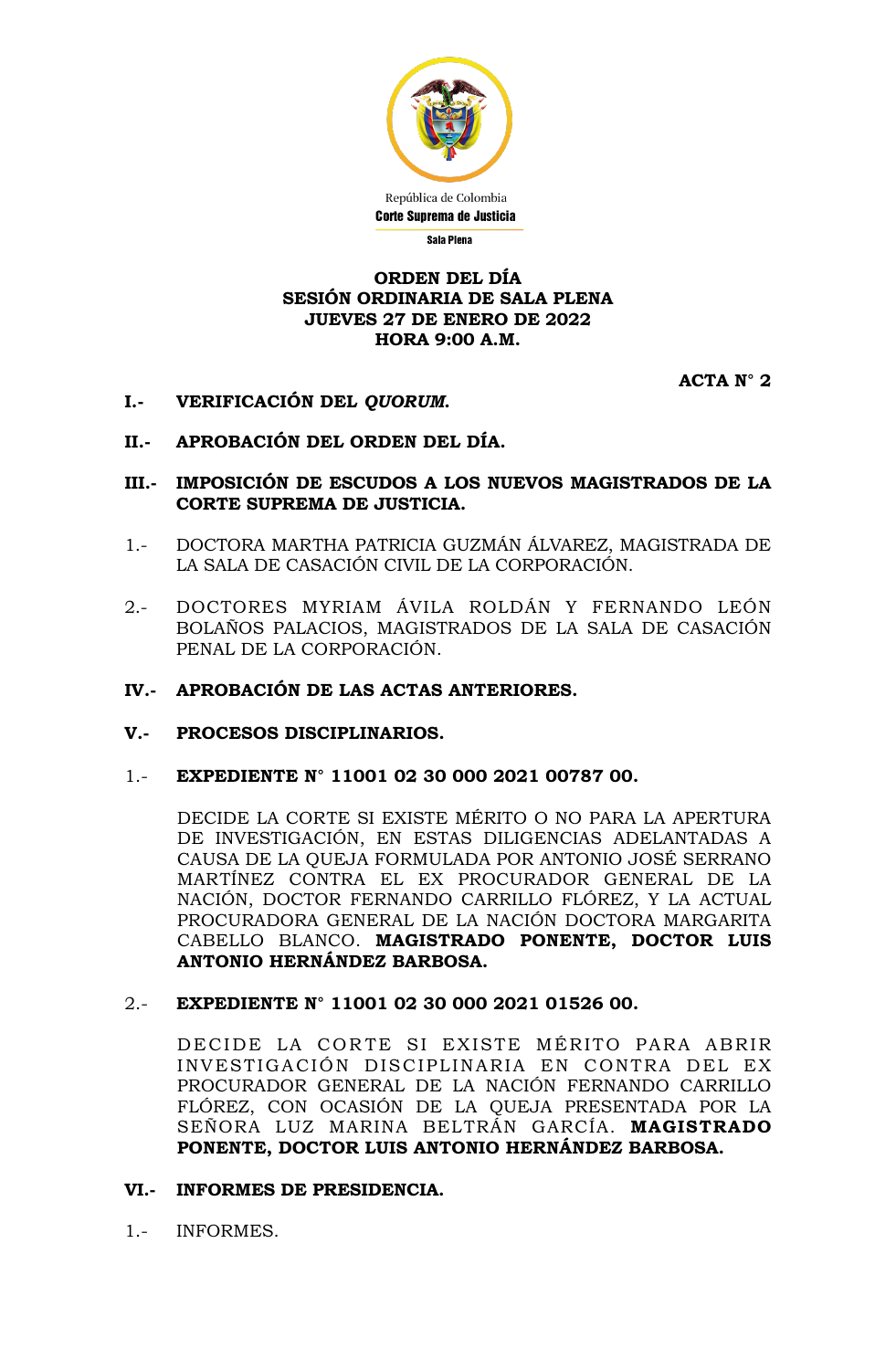

2.- PRESENTACIÓN DE LA GESTIÓN 2021 Y RENDICIÓN DE CUENTAS.

# **VII.- ELECCIÓN DE DIGNATARIOS.**

- 1.- PRESIDENTE.
- 2.- VICEPRESIDENTE.

# **VIII.- NOMBRAMIENTO DE UN MAGISTRADO DE LA CORTE SUPREMA DE JUSTICIA.**

1.- NOMBRAMIENTO DE **UN MAGISTRADO** DE LA **SALA DE CASACIÓN LABORAL** DE LA **CORTE SUPREMA DE JUSTICIA**, EN REEMPLAZO DE LA DOCTORA CLARA CECILIA DUEÑAS QUEVEDO. **ACUERDO PCSJA21-11834.**

# **IX.- ASUNTOS ADMINISTRATIVOS.**

1.- **COMUNICACIONES.**

## 2.- **CONFIRMACIONES.**

2.1.- **EXPEDIENTE Nº 11001 02 30 000 2021 02190 00.**

SOLICITUD DE CONFIRMACIÓN DEL NOMBRAMIENTO EN PROVISIONALIDAD PARA EL CARGO DE MAGISTRADA DE LA SALA PENAL DEL TRIBUNAL SUPERIOR DEL DISTRITO JUDICIAL DE BOGOTÁ, PRESENTADA POR LA DOCTORA EVA XIMENA ORTEGA HERNÁNDEZ. **MAGISTRADO PONENTE, DOCTOR GERSON CHAVERRA CASTRO.**

2.2.- **EXPEDIENTE Nº 11001 02 30 000 2021 02220 00.**

SOLICITUD DE CONFIRMACIÓN DEL NOMBRAMIENTO EN PROVISIONALIDAD PARA EL CARGO DE MAGISTRADO DE LA SALA PENAL DEL TRIBUNAL SUPERIOR DEL DISTRITO JUDICIAL DE BUCARAMANGA, PRESENTADA POR EL DOCTOR JOSÉ HUBER HERRERA RODRÍGUEZ. **MAGISTRADO PONENTE, DOCTOR DIEGO EUGENIO CORREDOR BELTRÁN.**

## 2.3.- **EXPEDIENTE Nº 11001 02 30 000 2022 00001 00.**

SOLICITUD DE CONFIRMACIÓN DEL NOMBRAMIENTO EN PROVISIONALIDAD PARA EL CARGO DE MAGISTRADO DE LA SALA CIVIL DEL TRIBUNAL SUPERIOR DEL DISTRITO JUDICIAL DE BOGOTÁ, PRESENTADA POR EL DOCTOR BERNARDO LÓPEZ. **MAGISTRADA PONENTE, DOCTORA MYRIAM ÁVILA ROLDÁN.**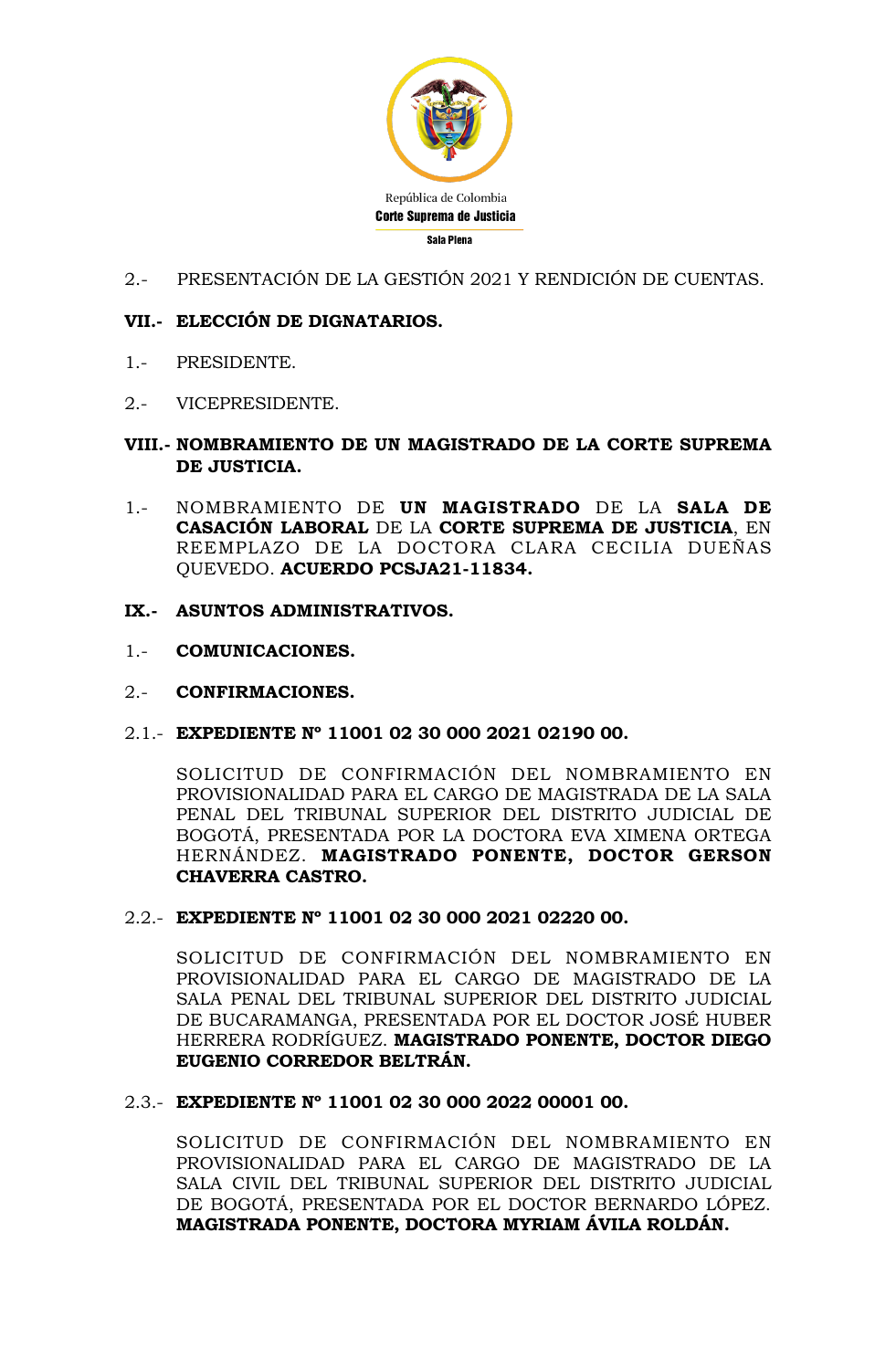

# 2.4.- **EXPEDIENTE Nº 11001 02 30 000 2022 00081 00.**

SOLICITUD DE CONFIRMACIÓN DEL NOMBRAMIENTO EN PROVISIONALIDAD PARA EL CARGO DE MAGISTRADO DE LA SALA PENAL DEL TRIBUNAL SUPERIOR DEL DISTRITO JUDICIAL DE CALI, PRESENTADA POR EL DOCTOR CARLOS ALBERTO PAZ ZÚÑIGA. **MAGISTRADO PONENTE, DOCTOR FERNANDO LEÓN BOLAÑOS PALACIOS.**

## 3.- **NOMBRAMIENTOS DE MAGISTRADOS DE LOS TRIBUNALES SUPERIORES DE LOS DISTRITOS JUDICIALES DEL PAÍS.**

- 3.1.- NOMBRAMIENTO EN **ENCARGO Y/O PROVISIONALIDAD** DE UN MAGISTRADO PARA LA **SALA CIVIL FAMILIA** DEL TRIBUNAL SUPERIOR DEL DISTRITO JUDICIAL DE **BUGA,** EN REEMPLAZO DEL DOCTOR ORLANDO QUINTERO GARCÍA.
- 3.2.- NOMBRAMIENTO EN **ENCARGO Y/O PROVISIONALIDAD** DE UN MAGISTRADO PARA LA **SALA LABORAL** DEL TRIBUNAL SUPERIOR DEL DISTRITO JUDICIAL DE **BOGOTÁ,** EN REEMPLAZO DEL DOCTOR HERNÁN MAURICIO OLIVEROS MOTTA.

# **4.- NOMBRAMIENTOS DE EMPLEADOS DE LA CORPORACIÓN.**

4.1.- NOMBRAMIENTO EN **PROVISIONALIDAD** DE UN **AUXILIAR JUDICIAL GRADO 03** DE LA SECRETARÍA GENERAL DE LA CORPORACIÓN EN REEMPLAZO DE LA DOCTORA MARÍA HELENA CASTAÑO CASTRO.

## **X.- CONFLICTOS DE COMPETENCIA.**

## 1.- **EXPEDIENTE N° 11001 02 30 000 2021 02113 00.**

CONFLICTO DE COMPETENCIA SUSCITADO ENTRE EL JUZGADO CINCUENTA Y CUATRO CIVIL MUNICIPAL DE BOGOTÁ Y EL JUZGADO PRIMERO PENAL MUNICIPAL CON FUNCIONES DE CONOCIMIENTO DE SOGAMOSO - BOYACÁ, PARA CONOCER DE LA ACCIÓN DE TUTELA PROMOVIDA A TRAVÉS DE APODERADO POR CREDIVALORES - CREDISERVICIOS S.A. CONTRA LA TERMINAL DE TRANSPORTES DE SOGAMOSO LTDA. **MAGISTRADO PONENTE, DOCTOR HUGO QUINTERO BERNATE.**

## 2.- **EXPEDIENTE N° 11001 02 30 000 2021 02174 00.**

CONFLICTO DE COMPETENCIA SUSCITADO ENTRE EL JUZGADO SEGUNDO PROMISCUO MUNICIPAL DE MARIQUITA - TOLIMA Y EL JUZGADO SEGUNDO CIVIL MUNICIPAL DE MONTERÍA, PARA CONOCER DE LA ACCIÓN DE TUTELA PROMOVIDA POR VÍCTOR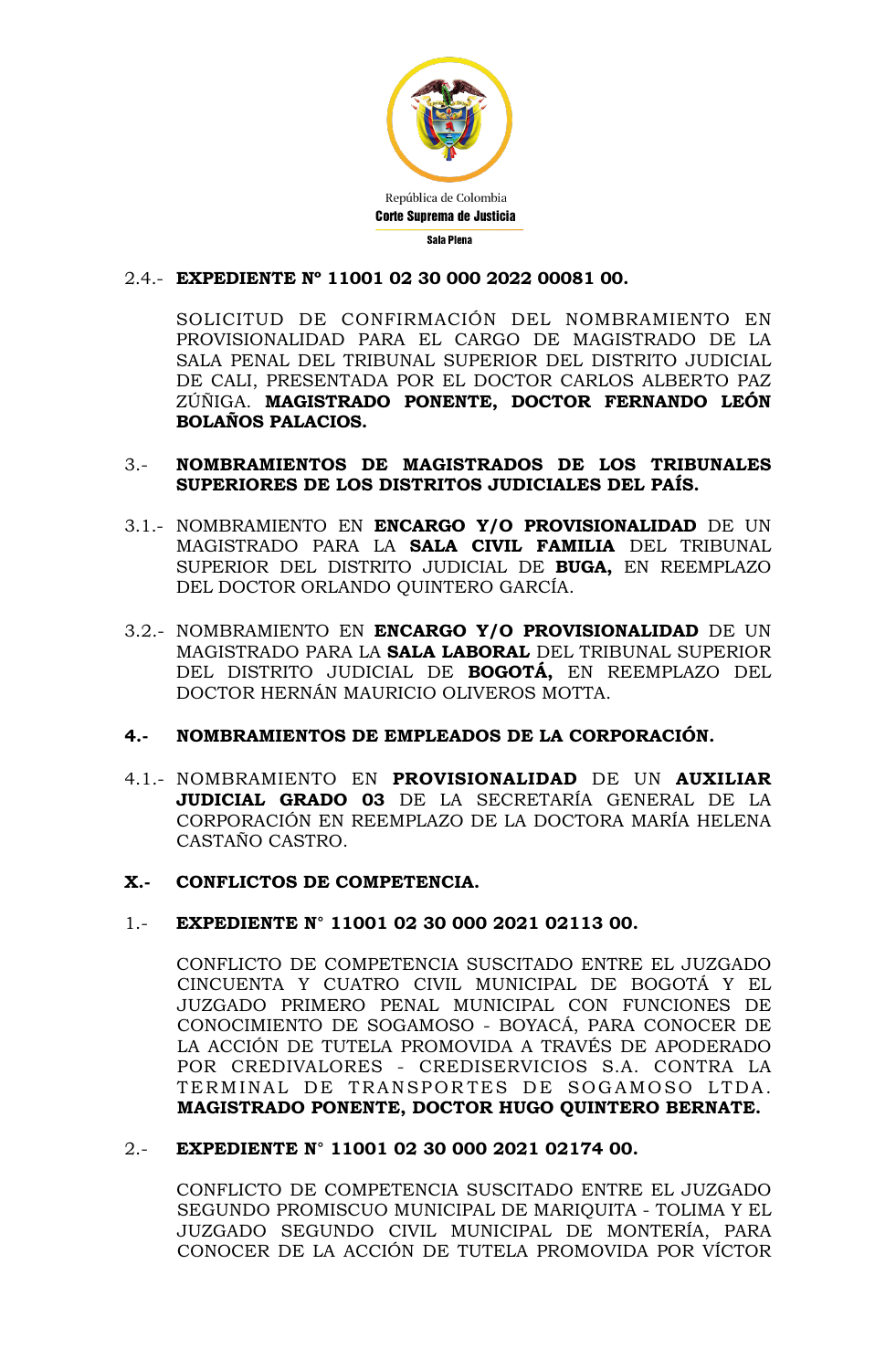

JULIO PEÑA ARIZAL CONTRA LA SECRETARÍA DE TRÁNSITO Y TRANSPORTE DE ESTA ÚLTIMA CIUDAD. **MAGISTRADO PONENTE, DOCTOR AROLDO WILSON QUIROZ MONSALVO.**

# 3.- **EXPEDIENTE N° 11001 02 30 000 2021 02191 00.**

CONFLICTO DE COMPETENCIA QUE SE PRESENTÓ ENTRE EL JUZGADO OCTAVO ADMINISTRATIVO DEL CIRCUITO DE NEIVA Y EL JUZGADO DOCE DE FAMILIA DE ORALIDAD DE MEDELLÍN, PARA CONOCER DE LA ACCIÓN DE TUTELA FORMULADA A TRAVÉS DE APODERADA POR DIEGO HERNÁN GIRÓN MOSQUERA CONTRA EL ESTABLECIMIENTO DE SANIDAD MILITAR BATALLÓN DE ARTILLERÍA N° 04 – GENERAL JORGE EDUARDO SÁNCHEZ RODRÍGUEZ DE ESTA ÚLTIMA CIUDAD. **MAGISTRADO PONENTE, DOCTOR LUIS ALONSO RICO PUERTA.**

# 4.- **EXPEDIENTE N° 11001 02 30 000 2021 02192 00.**

CONFLICTO DE COMPETENCIA SUSCITADO ENTRE EL JUZGADO TREINTA Y SEIS LABORAL DEL CIRCUITO DE BOGOTÁ Y EL JUZGADO SÉPTIMO CIVIL DEL CIRCUITO DE BARRANQUILLA, PARA CONOCER DE LA ACCIÓN DE TUTELA PROMOVIDA POR EVER ALFONSO MENDOZA MARTÍNEZ CONTRA LA UNIDAD NACIONAL DE PROTECCIÓN. **MAGISTRADA PONENTE, DOCTORA PATRICIA SALAZAR CUÉLLAR.**

# 5.- **EXPEDIENTE N° 11001 02 30 000 2021 02205 00.**

CONFLICTO DE COMPETENCIA SUSCITADO ENTRE LOS JUZGADOS CINCUENTA Y CINCO PENAL MUNICIPAL CON FUNCIÓN DE CONTROL DE GARANTÍAS DE BOGOTÁ Y PRIMERO PROMISCUO MUNICIPAL DE LA DORADA - CALDAS, PARA CONOCER DE LA ACCIÓN DE TUTELA INSTAURADA POR RAÚL FRANCISCO CAMPOS PEÑA CONTRA LA CORPORACIÓN UNIVERSITARIA DE COLOMBIA – IDEAS. **MAGISTRADO PONENTE, DOCTOR OCTAVIO AUGUSTO TEJEIRO DUQUE.**

## 6.- **EXPEDIENTE N° 11001 02 30 000 2022 00044 00.**

CONFLICTO DE COMPETENCIA SUSCITADO ENTRE EL JUZGADO SEXTO PENAL MUNICIPAL CON FUNCIÓN DE CONTROL DE GARANTÍAS DE BARRANQUILLA Y EL JUZGADO PROMISCUO MUNICIPAL DE URIBIA - LA GUAJIRA, PARA CONOCER DE LA ACCIÓN DE TUTELA INSTAURADA POR HENRY ALBERTO RAMÍREZ EPIAYU CONTRA LA COMPAÑÍA SEGUROS DEL ESTADO S.A. **MAGISTRADA PONENTE, DOCTORA MYRIAM ÁVILA ROLDÁN.**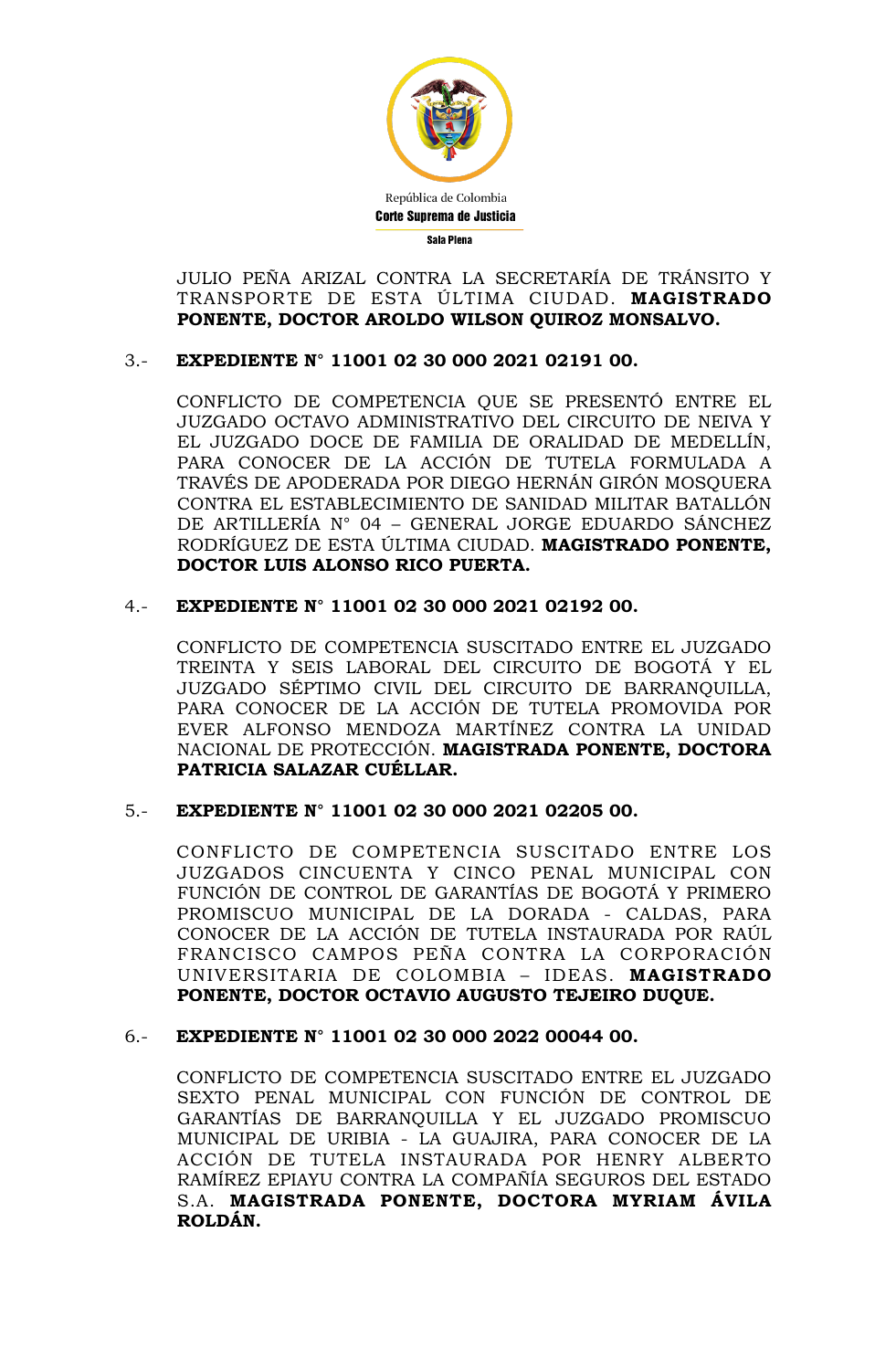

# 7.- **EXPEDIENTE N° 11001 02 30 000 2022 00095 00.**

CONFLICTO DE COMPETENCIA SUSCITADO ENTRE EL JUZGADO VEINTICINCO PENAL MUNICIPAL CON FUNCIONES DE CONOCIMIENTO DE BOGOTÁ Y EL JUZGADO QUINTO CIVIL MUNICIPAL EN ORALIDAD DE SANTA MARTA, PARA CONOCER DE LA ACCIÓN DE TUTELA PROMOVIDA POR MANUEL ANDRÉS LEÓN ROJAS, CONTRA EL DEPARTAMENTO Y LA SECRETARÍA DE HACIENDA DEL MAGDALENA. **MAGISTRADO PONENTE, DOCTOR FERNANDO LEÓN BOLAÑOS PALACIOS.**

# **XI.- IMPEDIMENTOS Y RECUSACIONES.**

# 1.- **EXPEDIENTE N° 11001 02 30 000 2021 02111 00.**

IMPEDIMENTO MANIFESTADO POR EL DOCTOR HÉCTOR HUGO TORRES VARGAS, MAGISTRADO DE LA SALA PENAL DEL TRIBUNAL SUPERIOR DEL DISTRITO JUDICIAL DE IBAGUÉ, PARA INTERVENIR EN LA CALIFICACIÓN DE SERVICIOS -FACTOR CALIDAD, DEL DOCTOR GERMÁN LEONARDO RUIZ SÁNCHEZ, EN SU CONDICIÓN DE JUEZ SEGUNDO PENAL DEL CIRCUITO ESPECIALIZADO CON FUNCIONES DE CONOCIMIENTO DE LA MISMA CIUDAD. **MAGISTRADO PONENTE, DOCTOR GERSON CHAVERRA CASTRO.**

## 2.- **EXPEDIENTE N° 11001 02 30 000 2021 02112 00.**

IMPEDIMENTO MANIFESTADO POR EL DOCTOR HÉCTOR HUGO TORRES VARGAS, MAGISTRADO DE LA SALA PENAL DEL TRIBUNAL SUPERIOR DEL DISTRITO JUDICIAL DE IBAGUÉ, PARA EFECTUAR LA CALIFICACIÓN DE SERVICIOS -FACTOR CALIDAD, DEL DOCTOR HENRY HERNÁN BELTRÁN MAYORQUÍN, EN SU CONDICIÓN DE JUEZ SEGUNDO PENAL DEL CIRCUITO DE LA MISMA CIUDAD. **MAGISTRADO PONENTE, DOCTOR EUGENIO CORREDOR BELTRÁN.**

## **XII.- RECURSOS Y ASUNTOS VARIOS.**

## 1.- **EXPEDIENTE N° 11001 02 30 000 2021 00284 00.**

APELACIÓN INTERPUESTA POR LUIS FERNANDO HERNÁNDEZ JIMÉNEZ CONTRA EL FALLO SANCIONATORIO QUE LA SALA CIVIL FAMILIA LABORAL DEL TRIBUNAL SUPERIOR DEL DISTRITO JUDICIAL DE MONTERÍA PROFIRIÓ EL 10 DE MARZO DE 2021, EN EL JUICIO DISCIPLINARIO QUE SE ADELANTÓ CONTRA EL RECURRENTE, EN SU CALIDAD DE CITADOR GRADO IV DE ESA